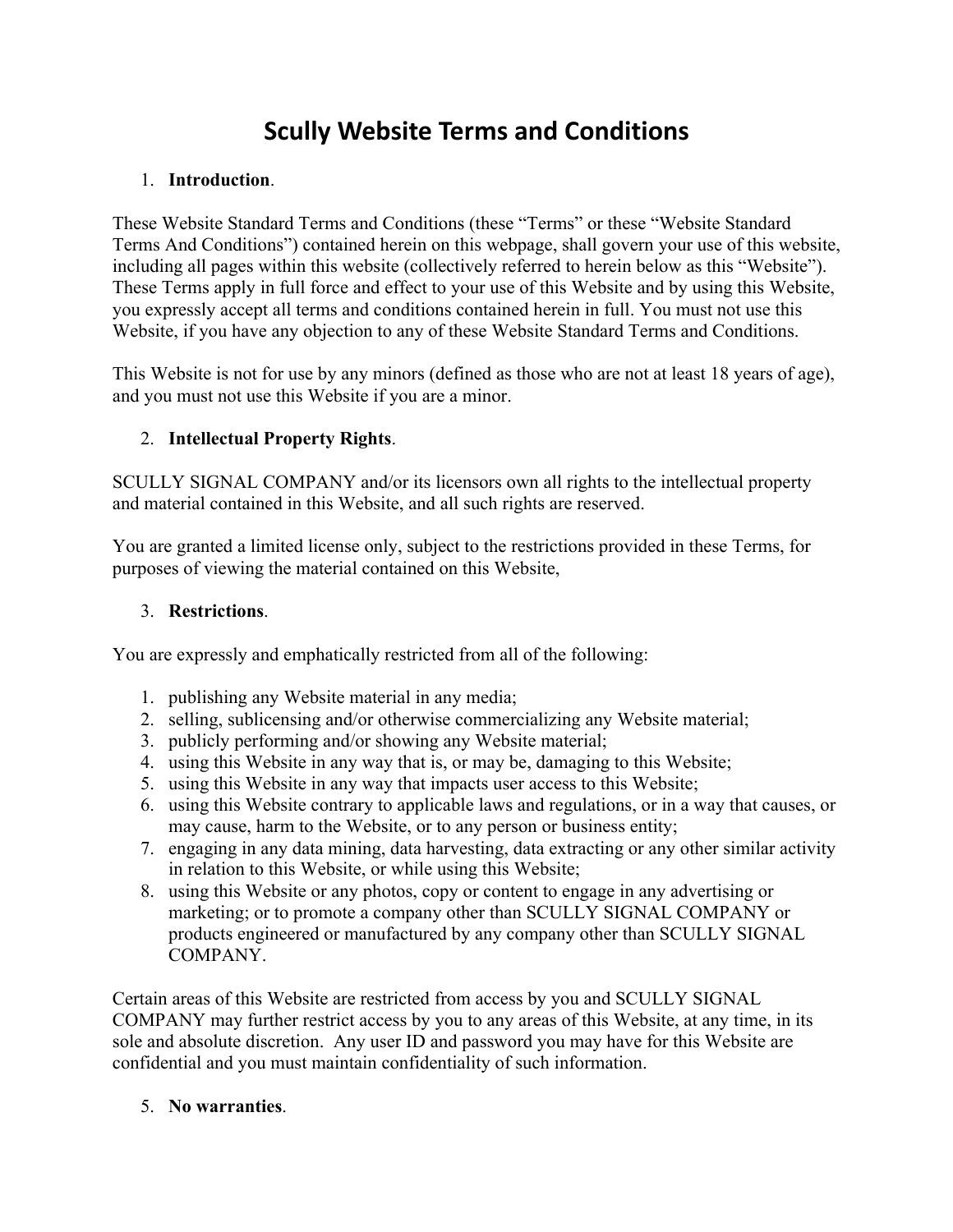This Website is provided "as is," with all faults, and SCULLY SIGNAL COMPANY makes no express or implied representations or warranties, of any kind related to this Website or the materials contained on this Website. Additionally, nothing contained on this Website shall be construed as providing consult or advice to you.

# 6. **Limitation of liability**.

In no event shall SCULLY SIGNAL COMPANY, nor any of its officers, directors and employees, be liable to you for anything arising out of or in any way connected with your use of this Website, whether such liability is under contract, tort or otherwise, and [COMPANY NAME], including its officers, directors and employees shall not be liable for any indirect, consequential or special liability arising out of or in any way related to your use of this Website.

# 7. **Indemnification**.

You hereby indemnify to the fullest extent SCULLY SIGNAL COMPANY from and against any and all liabilities, costs, demands, causes of action, damages and expenses (including reasonable attorney's fees) arising out of or in any way related to your breach of any of the provisions of these Terms.

# 8. **Severability**.

If any provision of these Terms is found to be unenforceable or invalid under any applicable law, such unenforceability or invalidity shall not render these Terms unenforceable or invalid as a whole, and such provisions shall be deleted without affecting the remaining provisions herein.

# 9. **Variation of Terms**.

SCULLY SIGNAL COMPANY is permitted to revise these Terms at any time as it sees fit, and by using this Website you are expected to review such Terms on a regular basis to ensure you understand all terms and conditions governing use of this Website.

### 10. **Assignment**.

SCULLY SIGNAL COMPANY shall be permitted to assign, transfer, and subcontract its rights and/or obligations under these Terms without any notification or consent required. However, .you shall not be permitted to assign, transfer, or subcontract any of your rights and/or obligations under these Terms.

### 11. **Entire Agreement**.

These Terms, including any legal notices and disclaimers contained on this Website, constitute the entire agreement between SCULLY SIGNAL COMPANY and you in relation to your use of this Website, and supersede all prior agreements and understandings with respect to the same.

# 12. **Governing Law & Jurisdiction**.